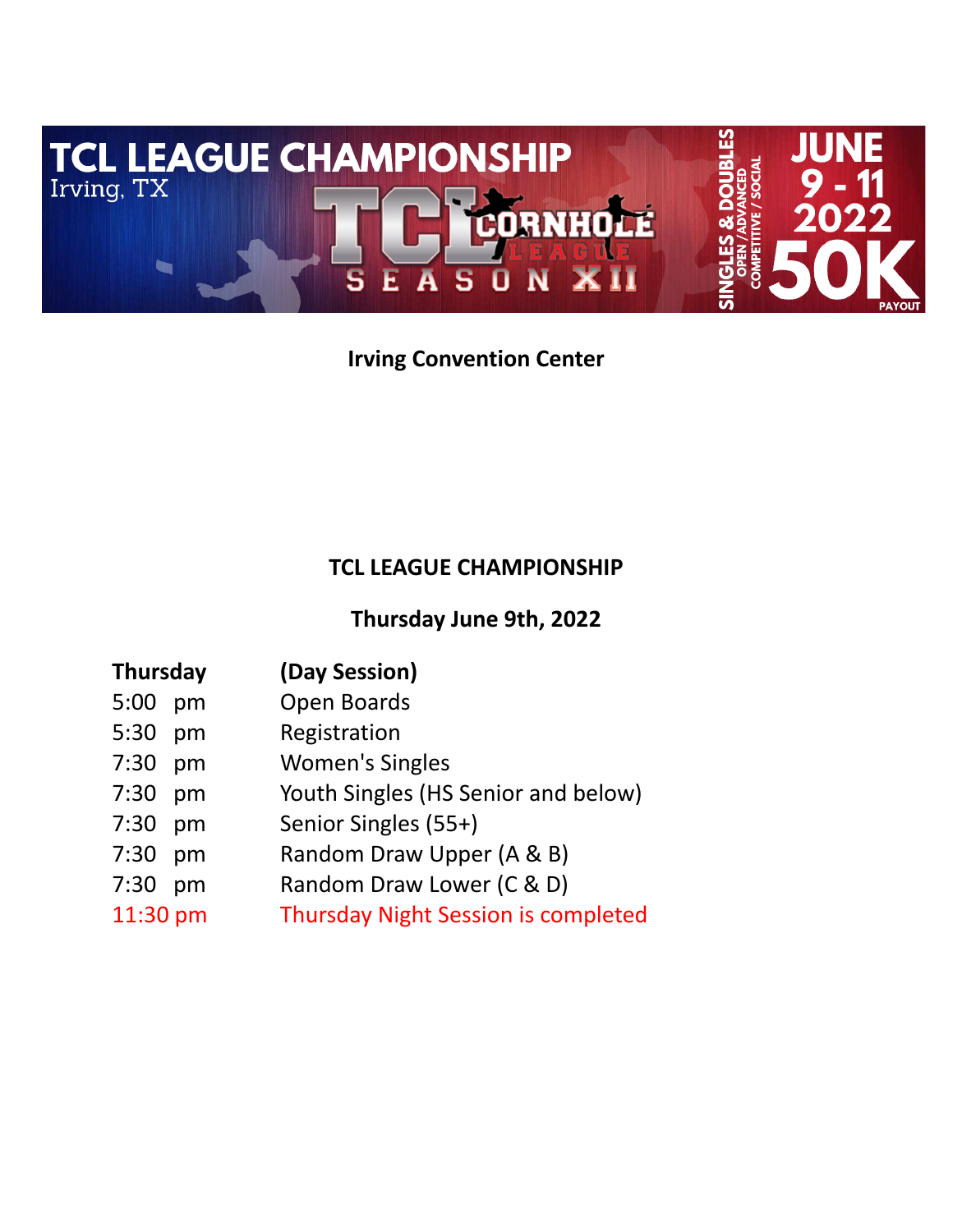## **TCL LEAGUE CHAMPIONSHIP**

| <b>Friday</b> |    | (Day Session)                                |                     |
|---------------|----|----------------------------------------------|---------------------|
| 8:00          | am | Open Boards                                  |                     |
| 8:30          | am | Registration                                 |                     |
| 9:00          | am | <b>Women's Doubles</b>                       |                     |
| 9:00          | am | "A" King of the Court                        |                     |
| 9:00          | am | "B" King of the Court                        |                     |
| 9:00          | am | "C" King of the Court                        |                     |
| 9:00          | am | "D" King of the Court                        |                     |
| $10:30$ am    |    | <b>Big Tex Gear Store Opens</b>              |                     |
| $11:30$ am    |    | <b>Friday Morning Session is completed</b>   |                     |
| 12:30 pm      |    | Open "A" Singles - Pool Play                 | $(5 \text{ games})$ |
| 12:30 pm      |    | Advanced "B" Singles - Pool Play             | $(5 \text{ games})$ |
| 12:30 pm      |    | Competitive "C" Singles - Round Robin        | $(4 \text{ games})$ |
| 12:30 pm      |    | Social "D" Singles - Round Robin             | (4 games)           |
| 4:00          | pm | <b>Big Tex Gear Store Closes</b>             |                     |
| 4:30          | pm | <b>Friday Afternoon Session is completed</b> |                     |
| <b>Friday</b> |    | (Evening Session)                            |                     |
| 6:00 pm       |    | <b>Big Tex Gear Store Opens</b>              |                     |
| 6:30          | pm | <b>Singles Main Brackets</b>                 |                     |
|               |    | Open - Advanced - Competitive - Social       |                     |
| 6:30          | pm | <b>Singles Tier II Brackets</b>              |                     |
|               |    | Open - Advanced - Competitive - Social       |                     |
| 6:30          | pm | <b>Singles Tier III Brackets</b>             |                     |
|               |    | Open - Advanced - Competitive - Social       |                     |
| 10:00 pm      |    | <b>Big Tex Gear Store Closes</b>             |                     |
| $11:30$ pm    |    | <b>Friday Evening Session is completed</b>   |                     |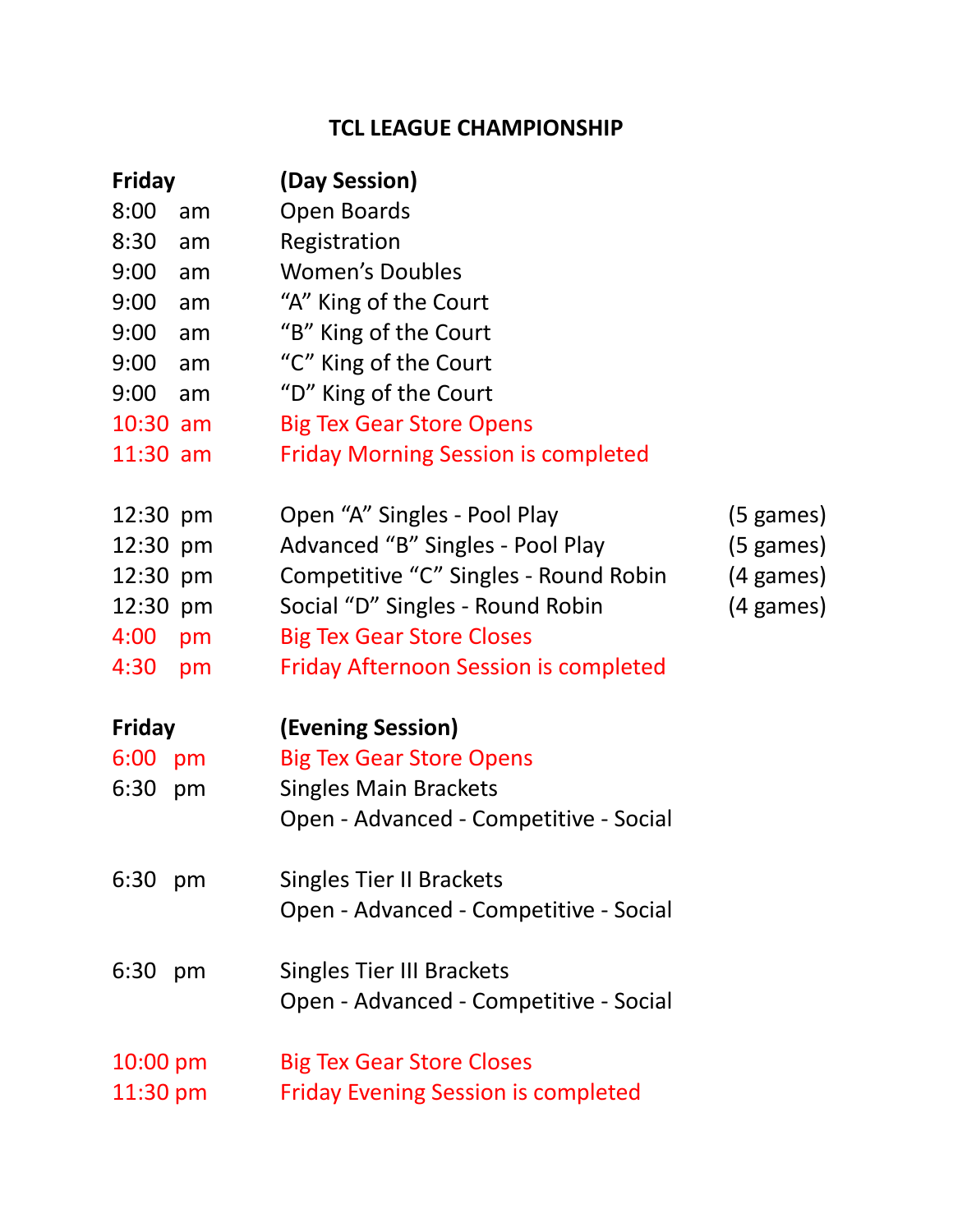## **SIGNATURE SERIES SCHEDULE**

| Saturday  |    | (Morning Session)                                       |
|-----------|----|---------------------------------------------------------|
| $8:30$ am |    | Open Boards                                             |
| 8:30      | am | Check in                                                |
| $9:00$ am |    | <b>Big Tex Gear Store Opens</b>                         |
| $9:30$ am |    | Open "A" Doubles - Pool Play<br>(6 Games)               |
| $9:30$ am |    | Advanced "B" Doubles - Pool Play<br>(6 Games)           |
| $9:30$ am |    | Competitive "C" Doubles - Round Robin<br>(5 Games)      |
| $9:30$ am |    | Social "D" Doubles - Round Robin<br>(5 Games)           |
| 1:00      | pm | <b>Big Tex Gear Store Closes</b>                        |
| 1:00      | pm | <b>Saturday Morning Session is completed</b>            |
| Saturday  |    | (Afternoon Session)                                     |
| $2:00$ pm |    | <b>Big Tex Gear Store Opens</b>                         |
| $2:00$ pm |    | <b>Doubles Main Brackets</b>                            |
|           |    | Open - Advanced - Competitive - Social                  |
| $2:00$ pm |    | Doubles Tier II Brackets                                |
|           |    | Open - Advanced - Competitive - Social                  |
| $2:00$ pm |    | Doubles Tier III Brackets                               |
|           |    | Open - Advanced - Competitive - Social                  |
| $7:00$ pm |    | <b>Big Tex Gear Store Closes</b>                        |
| 7:00      | pm | <b>Singles &amp; Doubles Awards 3rd place and below</b> |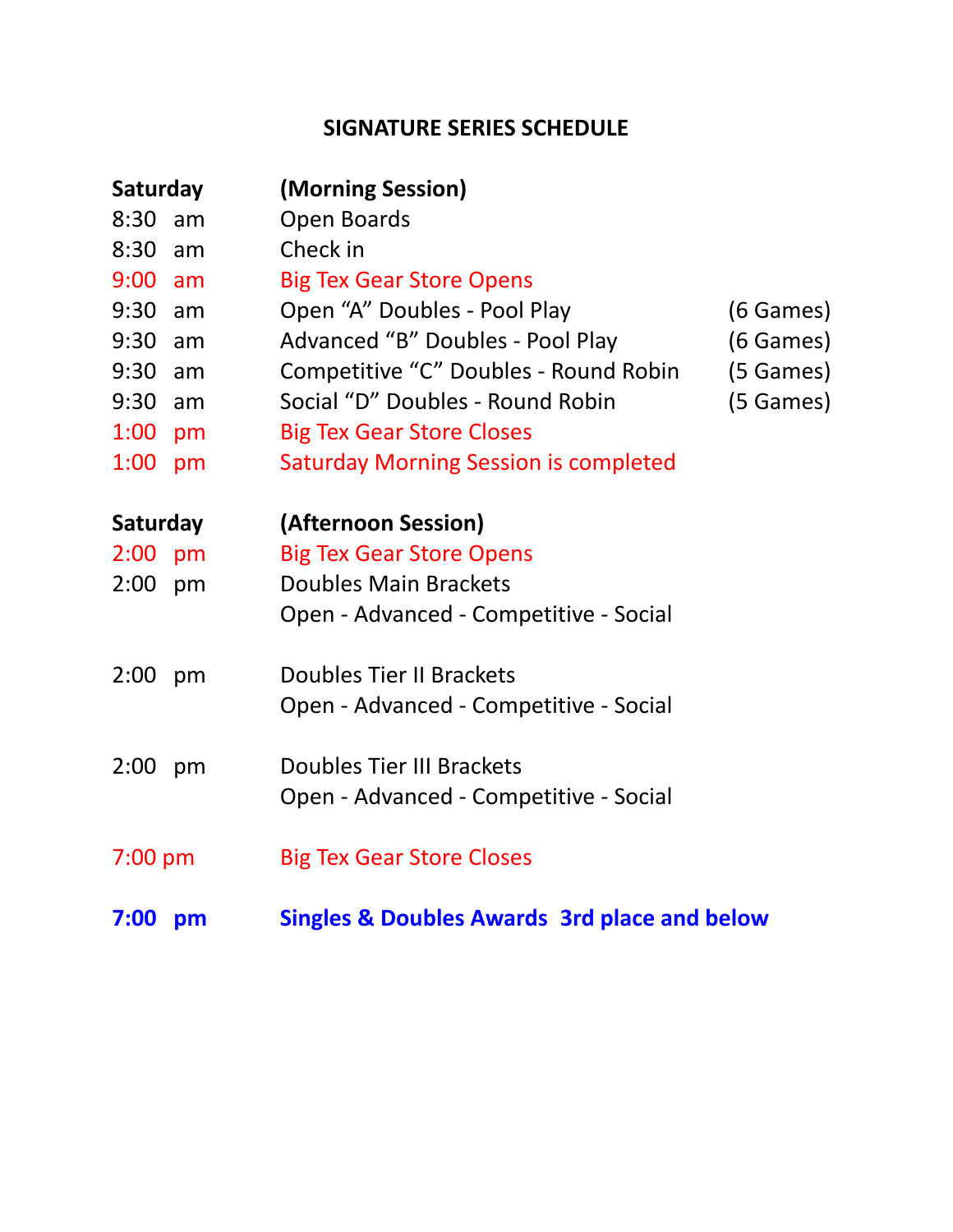# **SIGNATURE SERIES CHAMPIONSHIP SCHEDULE**

| 7:15              | pm | Singles Warm up                   |                |                  |
|-------------------|----|-----------------------------------|----------------|------------------|
| 7:30              | pm | <b>Random Draw Lower Division</b> |                | Championship     |
| 7:30              | pm | <b>Random Draw Upper Division</b> |                | Championship     |
| 7:30              | pm | <b>Youth Singles</b>              |                | Championship     |
| 7:30              | pm | <b>Senior Singles</b>             |                | Championship     |
| 7:55              | pm | "D" King of the Court             |                | Championship     |
| 7:55              | pm | "C" King of the Court             |                | Championship     |
| 7:55              | pm | "B" King of the Court             |                | Championship     |
| 7:55              | pm | "D" King of the Court             |                | Championship     |
| 8:00              | pm | Social                            | <b>Singles</b> | Tier III - Final |
| 8:00              | pm | Competitive                       | <b>Singles</b> | Tier III - Final |
| 8:00              | pm | Advanced                          | <b>Singles</b> | Tier III - Final |
| 8:00              | pm | Open                              | <b>Singles</b> | Tier III - Final |
| 8:30              | pm | Social                            | <b>Singles</b> | Tier II- Final   |
| 8:30              | pm | Competitive                       | <b>Singles</b> | Tier II - Final  |
| 8:30              | pm | Advanced                          | <b>Singles</b> | Tier II - Final  |
| 8:30              | pm | Open                              | <b>Singles</b> | Tier II - Final  |
| $9:00$ pm         |    | <b>Women's Main</b>               | <b>Singles</b> | Championship     |
| $9:00 \text{ pm}$ |    | <b>Social Main</b>                | <b>Singles</b> | Championship     |
| $9:00$ pm         |    | <b>Competitive Main</b>           | <b>Singles</b> | Championship     |
| $9:00$ pm         |    | <b>Advanced Main</b>              | <b>Singles</b> | Championship     |
| $9:00$ pm         |    | <b>Open Main</b>                  | <b>Singles</b> | Championship     |